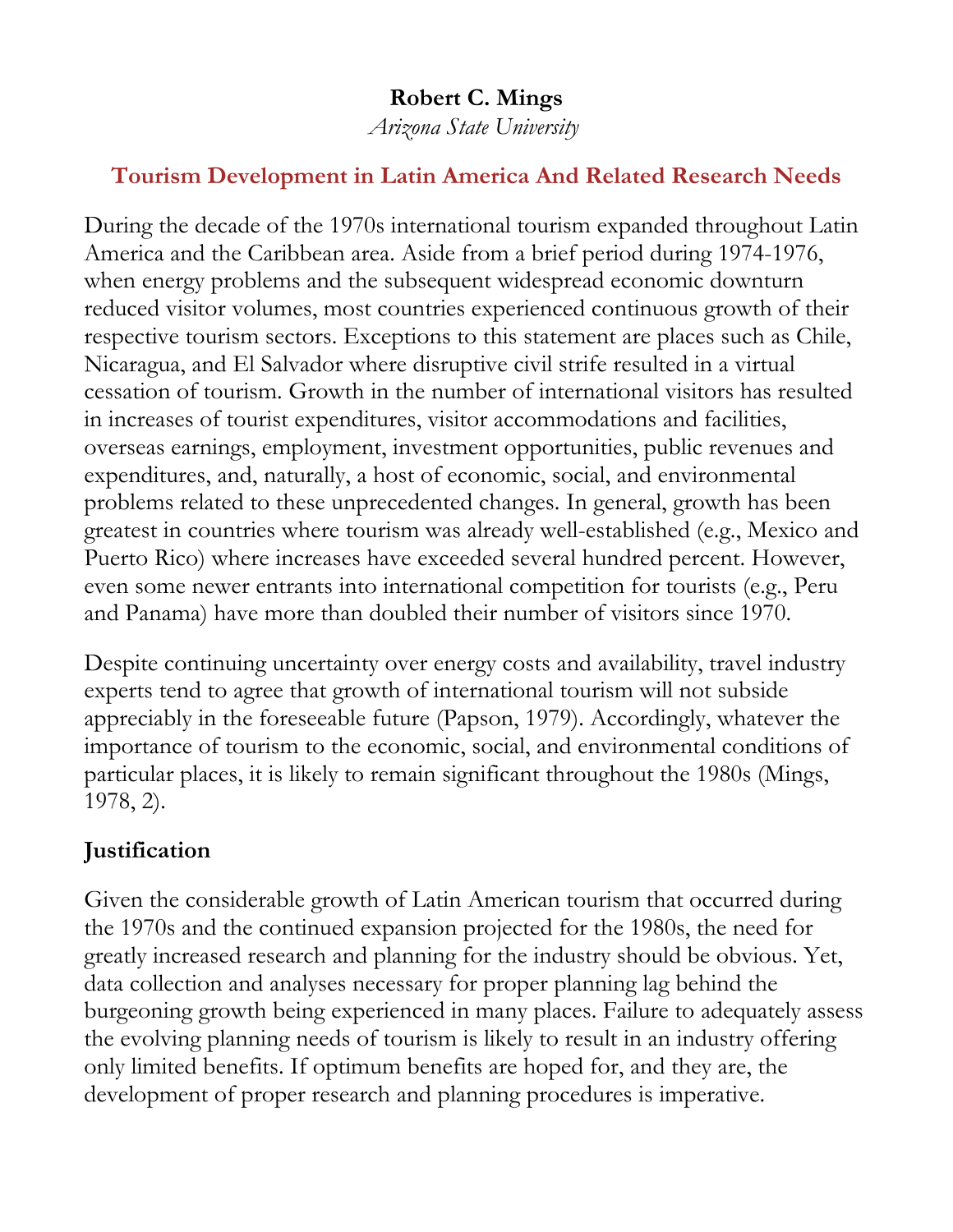The purposes of this paper are: 1) to review the nature of research on the tourist industry of Latin America undertaken since 1970 and 2) to identify research topics that warrant investigation during the 1980s.

# **A Review of Post-1970 Literature**

In preparation for reviewing literature pertaining to the tourist industry of Latin America, a comprehensive search was initiated during the latter part of 1978. One measure taken was the writing of a letter to each Latin American and Caribbean government tourist office soliciting information on all recent data (Le., statistics, reports, surveys, etc.) pertaining to their respective tourist industries. Cooperation in this mail survey was excellent and the result was a major contribution to a bibliography published recently (Mings and Quello, 1979). Other useful sources of information on the tourist industry in Latin America include tourist bibliographies published by the World Tourism Organization, Centre des Hautes Etudes Touristiques, the Organization of American States, Confederación de Organizaciones Turísticas de la América Latina, examination of tourism-related journals (i.e., *The Cornell Hotel and Restaurant Administration Quarterly*, *Revue de Tourisme*, *Annals of Tourism Research*, etc.), perusal of Latin American journals (i.e., *Caribbean Studies*, *Latin American Research Review*, etc.) and review of development journals (i.e., *Economic Development and Cultural Change*, *Journal of Developing Areas*, etc.) plus letters of inquiry directed to organizations such as the Inter-American Development Bank, the Caribbean Tourism Association, and the Caribbean Tourism Research Centre. In addition, information was sought in conventional indexes (i.e., *Readers' Guide to Periodical Literature*, *Monthly Catalogue of U.S. Government Publications*, etc.).

The search process outlined above has yielded a comprehensive assemblage of recent information written on Latin American tourism and provides the primary bases for the following observations (Mings and Quello, 1979). The amount of information available has increased appreciably during the 1970s. Review of an earlier bibliography on tourism in Latin America (Mings, 1971) indicates convincingly that more and better statistical data, expanded national planning efforts, and increased scholarly inquiry are all in evidence.

Virtually all countries collect statistical data on their visitors. These data customarily are published annually, or nearly so, by government tourist offices. Unfortunately, comparable data are not collected by everyone. Efforts to standardize and expand data collection have been promoted repeatedly by the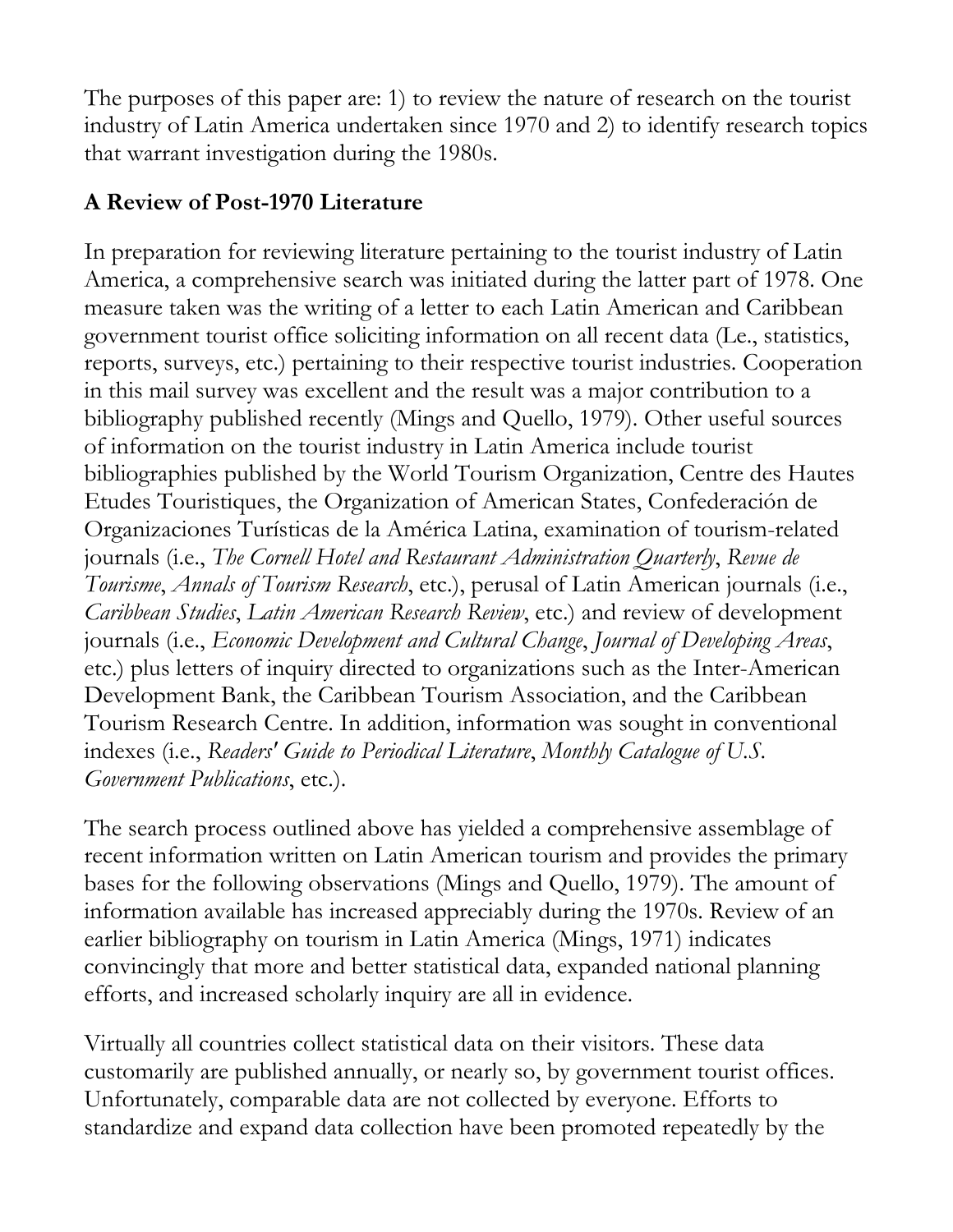Organization of American States, World Tourism Organization, Confederación de Organizaciones Turísticas de la América Latina and others, but with only limited success. In addition to the twin problems of varying modes for both collecting and reporting statistics on visitors, direct contacts with individual government tourist offices remain the best means of obtaining the most complete and current data. Publication of the compiled statistics on the tourist industry of Latin America simply is not available. Such a document would be especially useful to geographers and others interested in regional development patterns.

Growth of tourism during the 1970s resulted in widespread planning activity on the part of national governments and regional organizations. Comprehensive plans to stimulate and control the development of tourism have been prepared for many countries in Latin America. Seventeen countries responding to the aforementioned mail survey of government tourist offices reported either new or revised plans since 1974 (Argentina, Barbados, Bolivia, Brazil, Chile, Costa Rica, Dominican Republic, Ecuador, El Salvador, Grenada, Guatemala, Mexico, Panama, Paraguay, Peru, Uruguay and Venezuela). Ten others are known to have produced plans previously (Bahamas, Colombia, Haiti, Honduras, Netherlands Antilles, Peru, St. Lucia, Trinidad and Tobago, Turks and Caicos, and the United States Virgin Islands). As might be expected, the nature of plans varies considerably among countries. A few are quite comprehensive and include detailed provisions for all prospective tourist destination areas and particular types of tourism (i.e., wilderness camping, snorkeling, sports fishing, etc.), while other countries rely on only general plans outlining rudimentary needs for accommodations and facilities, transportation, and market development. Still others are yet to formalize any planning goals or procedures. The Program of Tourism Development (CICATUR System) of the Organization of American States is a strong promoter of tourism planning and has been instrumental in preparing approximately fifty percent of the national plans in existence – especially among the smaller countries (note References Cited).

Scholarly examination of tourism's growth process and the related impacts of this considerable growth is another category of information that has increased dramatically during the past decade. Most of this research is economic in orientation, along with a relative bonanza of recent inquiries into the social/cultural effects of expanded tourism activity.

The largest economic category consists of studies focusing upon tourism's various economic needs for increased growth and the related impacts of past expansion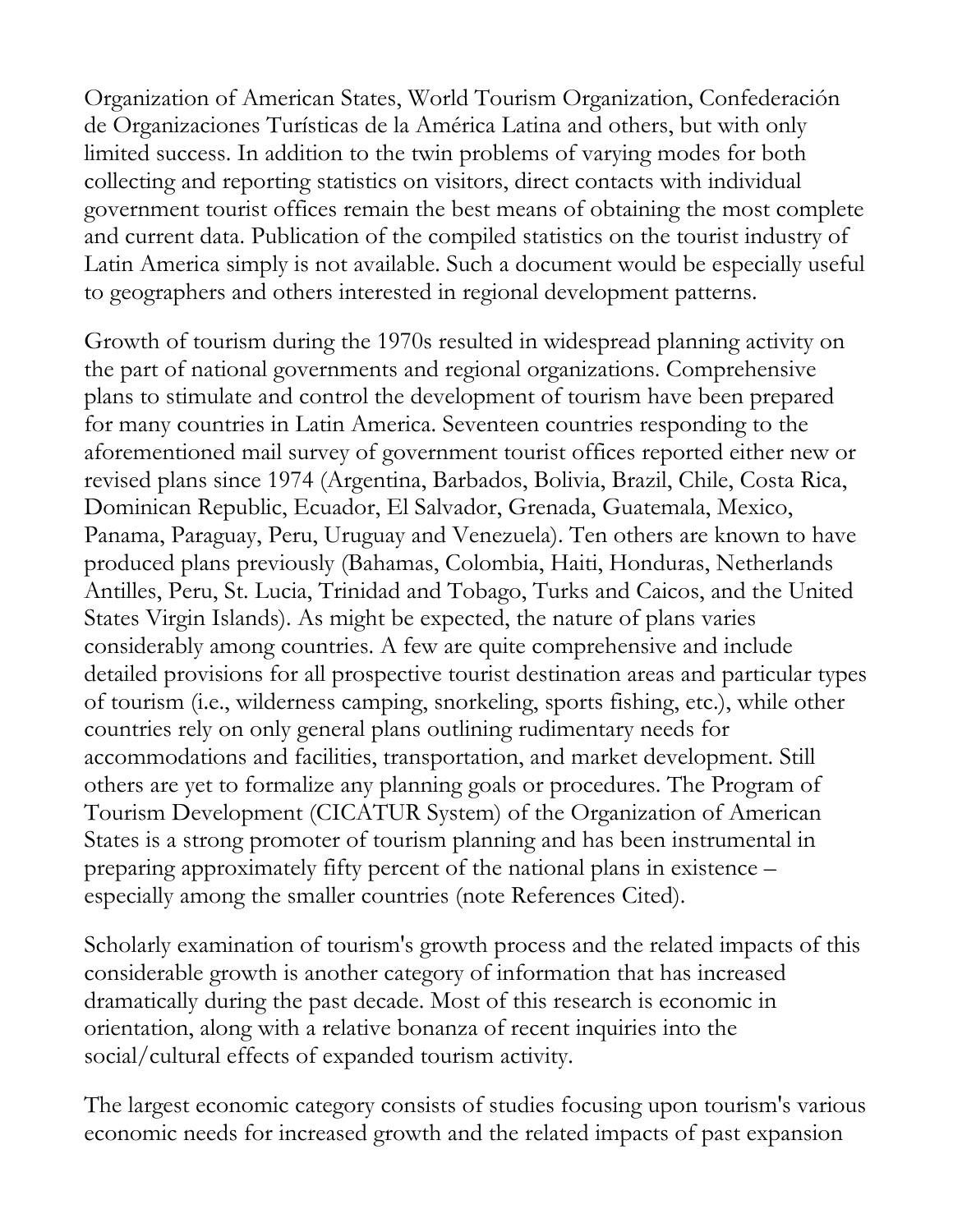(Banco, 1978; Bogino, 1976; Carrington, 1975; CTRC 1975; Jones, 1976; Kastarlark, 1977; Krause and Jud, 1973; Meats, Cullen and Ellis, 1974; Pollard, 1976a; Silveira, 1974; UNDP, 1975; Wilner, 1974; World Bank, 1974). Other sources are more critical of the type and amount of benefits generated (Bryden, 1973; Jefferson, 1975; Pollard, 1976b). In addition, there are numerous studies outlining investment opportunities related to growth and the potential growth of tourism (Aguilar, 1979; Bureau, 1977; IADB, 1978; Powers, 1974; Ramsaran, 1976; Riegert, 1978; School, 1976; Timothy, 1976). Most economic studies are directed toward conditions in individual countries, but a few are regionally oriented (Mings and Quello, 1979).

The spate of recent articles dealing with sociocultural phenomena tends to be critical of tourism's various impacts on traditional values and institutions (Aspelin, 1977; Badra, 1974; Department of Sociology and Anthropology, 1975; Hiller 1976; Hills and Lundgren, 1977; Lundberg, 1974; Perez, 1973-74; Perez, 1975; Reynoso y Valle, 1977; Smith, 1977; Young, 1977). In a related context, attitudinal surveys are being utilized largely to determine the sentiments of resident populations vis-a vis their respective visitors (Belisle and Hoy, 1980; Central statistical office, 1974; CTRC, 1977; Doxey, 1976; Jamaica, 1974; McKenzie, 1976; Sethna, 1976; Sethna and Richmond, 1978; Yesawich and Duncan, 1975). Such surveys have been undertaken most frequently in places where anti-tourism sentiments have already developed or their emergence is feared.

Other aspects of tourism have been researched, but not extensively. Examples of topics on which at least some work has been pUblished include: regional integration (Pantano, 1974), site feasibility (Menezes, 1974), planning assessment (Collins, 1979), environmental impacts (Rosenblum, 1977), education needs (OAS, 1974), agricultural linkages (Lundgren, 1971), dependency (Hiller, 1976; Perez, 1975) and visitor profiles (Central Statistical Office, 1975; Davidson-Peterson, 1978; Langenbuch, 1977).

Even though the above discussion of Latin American tourism literature produced, during the 1970s does not attempt to quantify changes over the preceding decade (nor would such a time consuming quantitative analysis be warranted), sufficient evidence exists from published bibliographic references (Baretje, 1978; Mings, 1971; Mings, 1974; Mings and Quello, 1979) to conclude that data availability has improved dramatically during this period. We now have more and better statistical information and comprehensive plans for a majority of countries. But the largest change is in the category of scientific research by social scientists, concentrating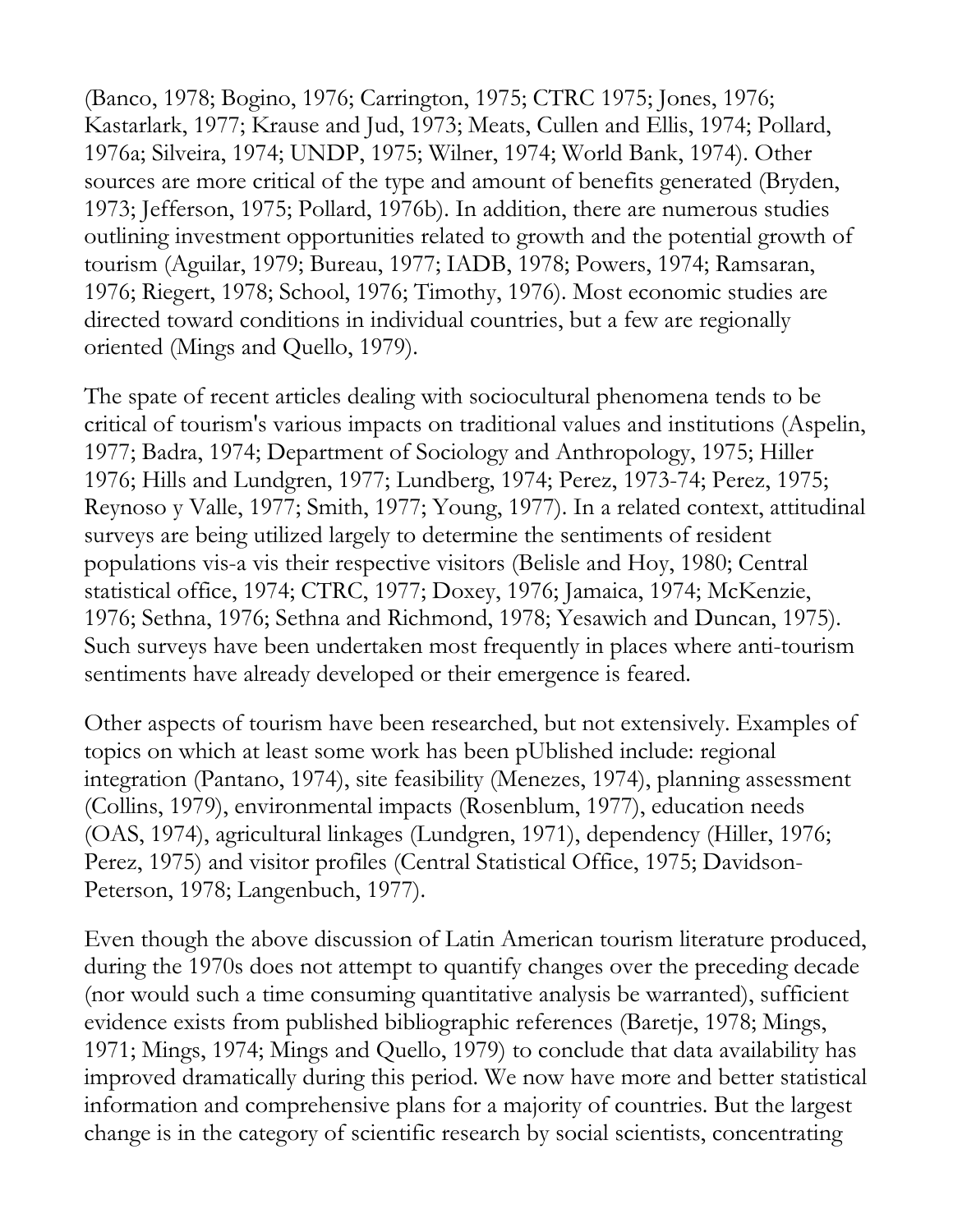on the economic needs and impacts of tourism and, to a lesser extent, concern over socio-cultural issues. Prior to 1970, such critical analyses by social scientists were virtually absent. Seemingly, the problems and prospects of a growing industry have expanded to the extent that the services of researchers have become necessary.

#### **Research Needs of the 1980s**

Even with the large increase of tourism research outlined above, many facets of growth and development remain inadequately understood. Simply stated, expansion of the industry has greatly outpaced scientific analyses and, hence, a tourist industry "research gap" exists as we enter the period of the 1980s. This final section provides examples of types of research that are needed to close this gap and permit tourism to achieve a fuller potential for benefitting Latin America.

Needed economic research can be grouped into two categories: 1) for greater growth and 2) to maximize benefits more fully while limiting costs. Examples of the former include studies of accommodation and facility suitability, new transportation options (especially in view of the current unstable energy situation worldwide), potential market areas, more effective promotion techniques, and labor efficiency. Given that only limited investigation of these topics has been undertaken to date, opportunities for discovering new insights that will enhance tourism's growth rate seem promising. Widespread recognition that economic benefits from visitor expenditures may be far less than originally hoped has occurred only very recently. Consequently, research into ways of maximizing positive economic impacts while minimizing costs is sorely lacking. Areas that hold promise for gaining greater benefit include: more use of local suppliers (for agricultural foodstuffs, building materials, handicrafts and other giftwares, etc.) and re-evaluation of governmental policies and programs on such issues as imports, worker benefits (including minimum wages, inflation, corporate profit repatriation, foreign ownership of property, taxes, etc.). Research focusing on ways to effectively develop and implement appropriate objectives regarding such economic issues is quite likely to result in host countries' reaping relatively greater benefits from their respective tourist industries.

The effects of international tourism upon national and local social systems is another subject holding considerable research potential, perhaps less for the purpose of creating social benefits from tourism than the avoidance of negative social impacts. Examples of social change emanating from the development of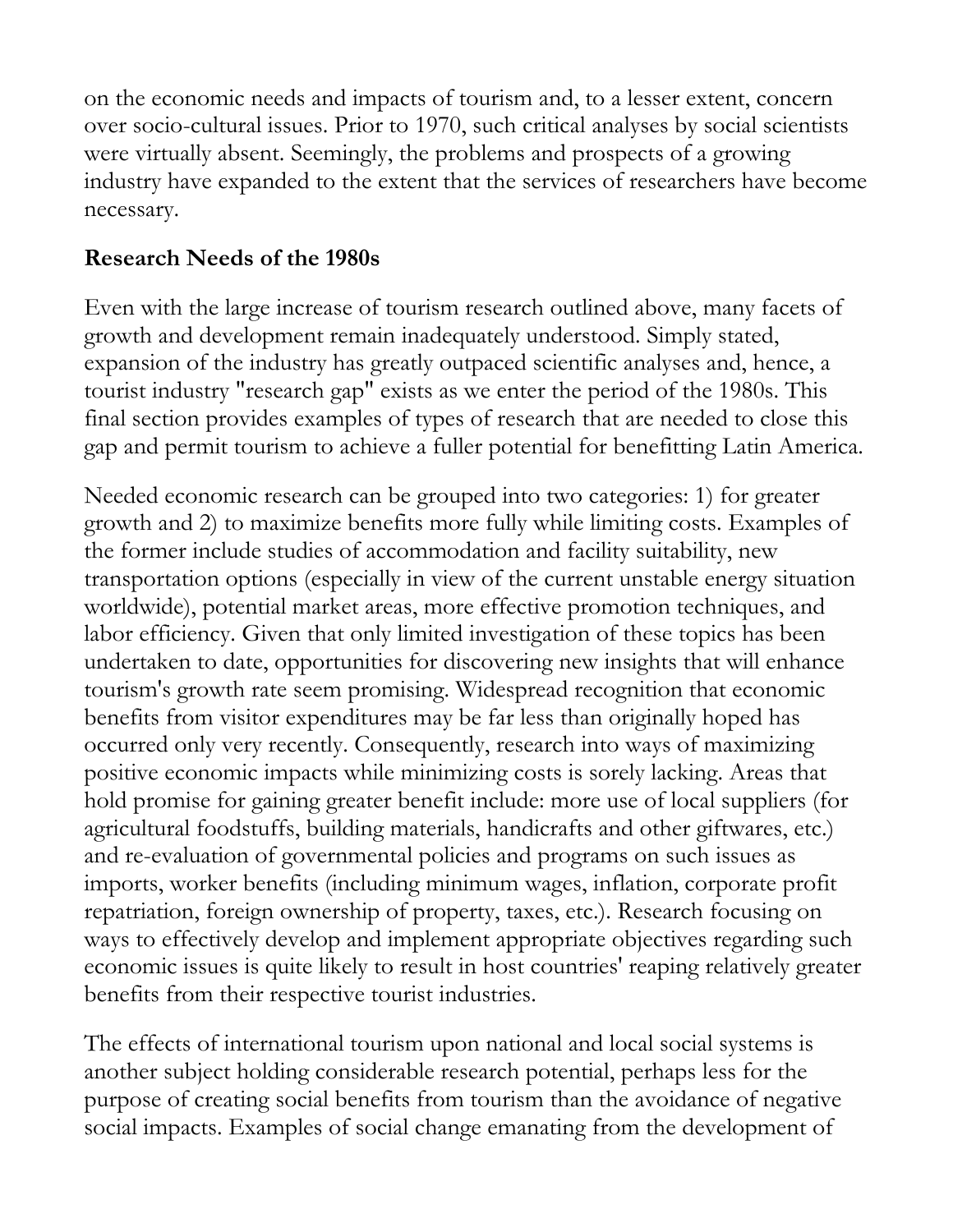tourism include: alteration of traditional values toward family, religion, race, and women; commercialization of traditional ceremonies and artwork; and lowering of self-esteem and national pride. Often these changes, coupled with exploitive economic practices, lead to strong anti-tourism sentiments among host country populations. Research into causes of resentments harbored by residents and tourist industry employees will permit

the formulation of policies for accommodating their concerns in time to avoid injustices that create anti-tourism feelings and an inevitable weakening of the industry. Hence, research is needed to discover and eliminate undesirable social impacts in order to render tourism more truly beneficial to indigenous populations and, also, for the continued economic health of the industry. No tourist industry will survive indefinitely when confronted with mounting social unrest. An adversary relationship between the industry and local residents works to the detriment of both. Proper social research can avoid this through advocating a caliber of tourism genuinely deserving of public support.

In comparison with most types of manufacturing, tourism often is heralded as environmentally advantageous. Nonetheless, if left unchecked, concentrations of tourists can, and frequently do, 'pollute water bodies and contribute to the deterioration of natural areas. Overcrowding of natural attractions and favored areas of cities also is not uncommon. Research into ways to utilize environments without harming their fragile qualities is needed badly. Studies of small-scale sewage and solid waste disposal, carrying capacities, alternative sites, and types of tourism, all show promise of reducing the threat of further environmental deterioration.

A small but growing body of literature has begun to emerge with a focus upon tourism in the Third World (Britton, 1979; Farrell, 1977; Hiller, 1976; Hyma, Ojo and Wall, 1980; Hyma and Wall, 1979; Mings, 1978; Smith, 1977; Thomas, 1976). The thrust of this research is to identify structural qualities of international tourism that often renders it exploitive of poorer countries. There is considerable agreement that Third World areas reap insufficient benefits, but no consensus as to whether or not the industry can be made to "behave properly" and, thereby, justify the support of developing countries. Answers to this question are provided only through appropriate research of the type outlined above. If research provides sufficient information on ways to maximize positive impacts and minimize negative ones, and if planners develop sound goals and procedures for implementation, then political leaders and populations at large will be better able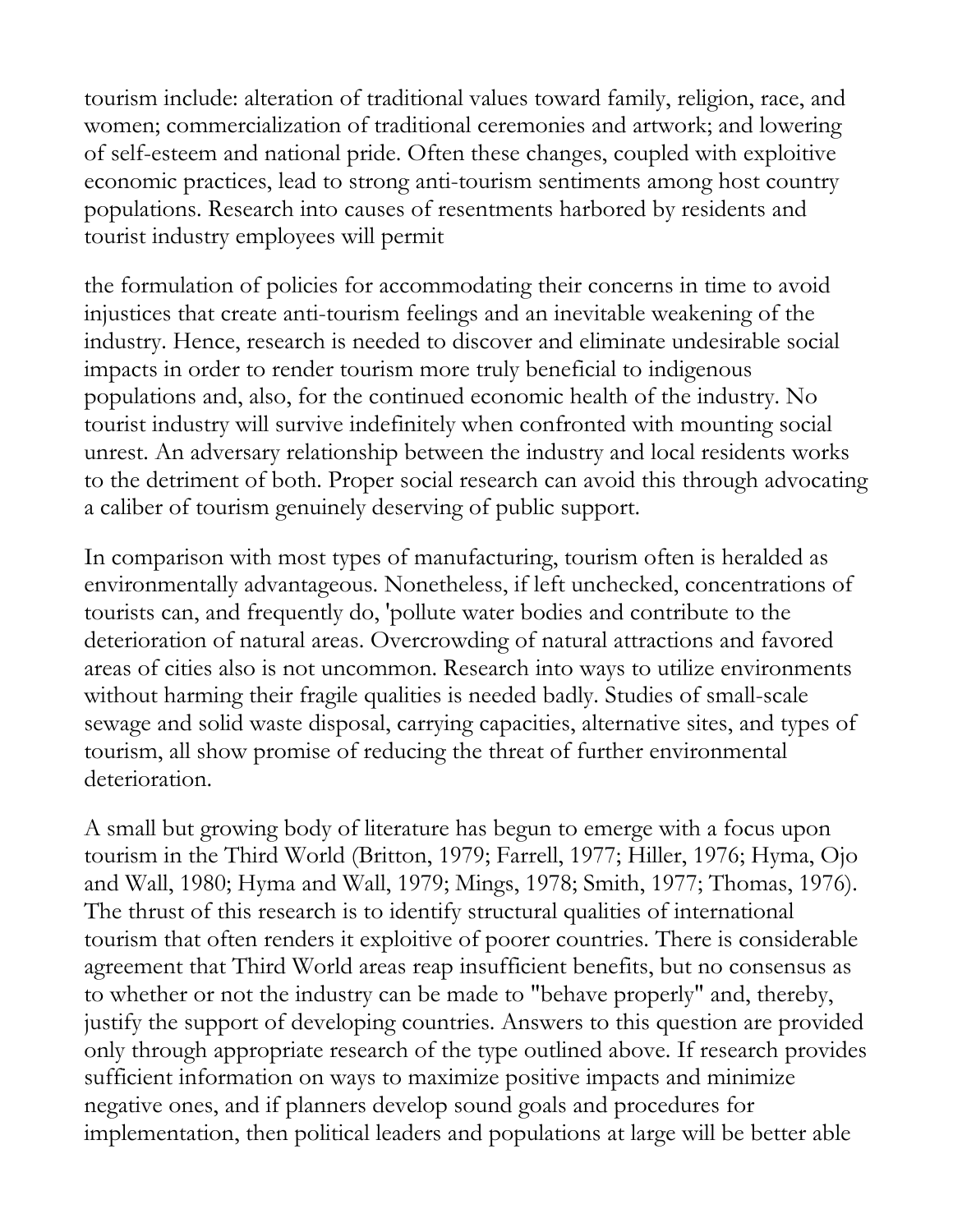to determine if the benefits outweigh the costs. But until the research is accomplished, nothing can (or should?) be decided finally.

Another emerging research theme that proponents of tourism should heed is focusing on forces affecting the long-term quality of tourist places (Bosselman, 1978; Relph, 1976; Tuan, 1977). Answers are needed to questions such as "What combination of qualities renders some places truly special to large numbers of people?" and "What provisions are required to assure that the specialness of places is not lost forever-to a world of sameness and near homogenity?" In a rush to accommodate pressing economic and social problems, necessary long-term considerations can, unfortunately, give way to short-term expediency. If left unchecked, such nearsightedness will work eventually to the detriment of both hosts and guests.

What does this general research prescription hold for geographers in particular? What facets of burgeoning tourism and its related problems are relevant to Latin Americanist geographers? Each of the specific problem areas mentioned above has spatial parameters. Each factor can be viewed as being different (better or worse) at alternate locations. The geographer can assist the planner and governmental decision-maker to understand the importance of place. For example, assessment of spatial variations of the interactions among available development sites, transportation costs, visitor preferences, climatic characteristics, and labor supply are vital inputs when attempting to identify the most suitable location for a new tourist destination area. In order to maximize benefits, only carefully chosen sites will be acceptable. Alternately, if physical separation of tourists from resident populations is deemed an appropriate strategy for limiting social conflicts among guests and hosts, settlement patterns can be added and weighted heavily in such a site location model. Whatever the factor, it has a spatial expression. Geographers can articulate spatial aspects of tourism to decision-makers, thereby assisting them in optimizing the use of tourist space.

#### **Summary and Conclusions**

The record shows that during the 1970s tourism has continued to expand in Latin America and that research efforts have failed to keep pace with this growth. Accordingly, disenchantment with tourism's potential for ameliorating the economic and social needs of Latin America has begun to appear.

If during the next decade the tourist industry is to provide more effective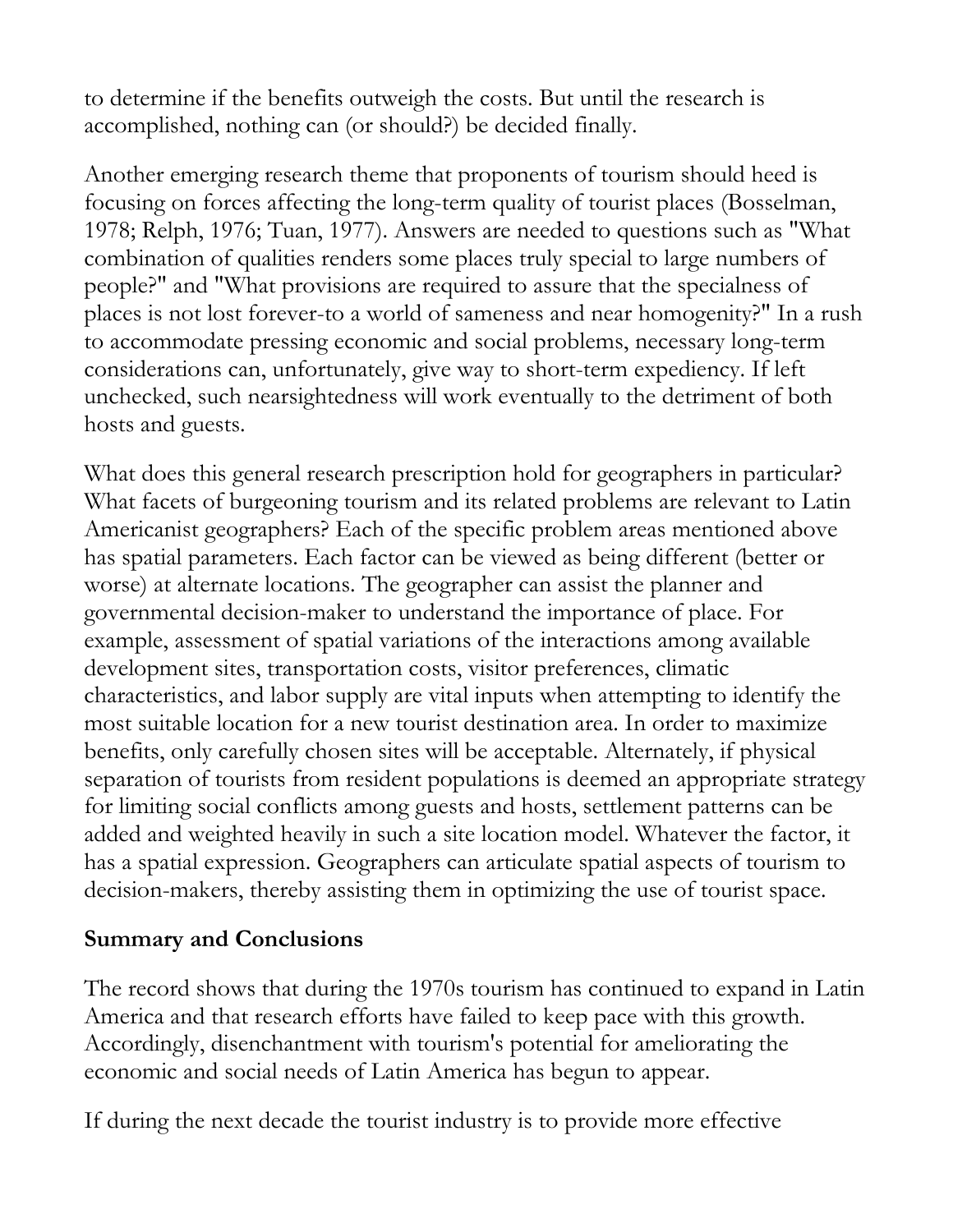assistance for time-honored economic and social problems, then an expanded, wide-ranging research effort into these and other issues must be undertaken without delay. Otherwise, the full potential for tourism to benefit Latin America may never be realized and the area forever remain without the numerous advantages that a well-researched, planned, and administered tourist industry can offer.

## **References Cited**

Aguilar, R. "Finance for the Tourism Sector," *Review of the Economic Situation of Mexico*, Vol. 55 (1979), 91-94.

Arthur D. Little, Inc. *Future of Tourism in the Netherlands Antilles-A Program for the Development of the Tourist Industry on Aruba, Curacao, Bonaire, St. Maarten, St. Eustatius, Saba*. (Unpublished reports) 1979.

Aspelin, P.L. "The Anthropological Analysis of Tourism: Indirect Tourism and Political Economy in the Case of the Mamainde of Mato Grosso, Brazil," *Annals of Tourism Research*, Vol. 4 (1977), 135-160.

Badra, P. *Evaluación Social de los Proyectos Turísticos*. (Caracas: Corporación de Turismo de Venezuela, 1974).

Banco Nacional de Mexico. "The Long-Term Prospects of Tourism," *Review of the Economic Situation of Mexico*, Vol. 54 (1978), 207-212.

Baretje, J. *Le Tourisme en Amerique Centrale, en Amerique du Sud et aux Caraibes: Bibliographie Internationale*. (Aix-en-Provence: Centre des Hautes Etudes Turistiques, 1978).

Belisle, F.J. and D.R. Hoy. "The Perceived Impact of Tourism by Residents: A Case Study in Santa Marta, Colombia," *Annals of Tourism Research*, Vol. 7 (1980), 83-101.

Boffino, R.C. et al. *Parque Estadual do Jaragua-Estudo Basico 4: Estrategea de Implantacâo*. (Sâo Paulo: Consultoria Projetas e Obras Ltda., 1976).

Bogino, P. *Etude des Retombees Economiques du tourisme en Guadeloupe*. (Basse Terre: Secretariat General aux Affaires Economiques, 1976).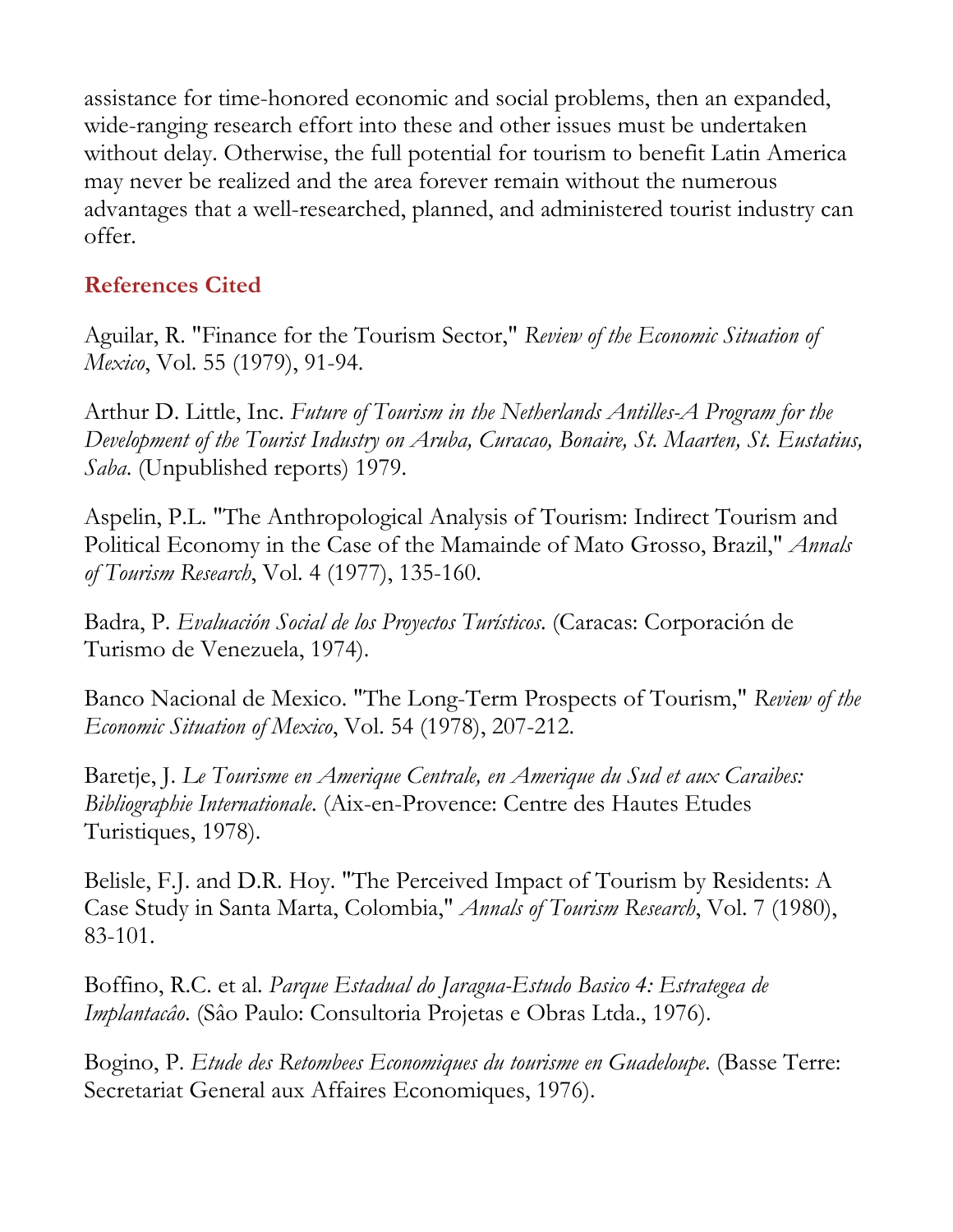Bosselman, F.P. *In the Wake of the Tourist*. (Washington: The Conservation Foundation, 1978).

Britton, R. "The Image of the Third World in Tourism Marketing," *Annals of Tourism Research*, Vol. 6 (1979), 318-329.

Bryden, J.M. *Tourism & Development, A Case Study of the Commonwealth Caribbean*. (Cambridge: Cambridge University Press, 1973).

Bureau de Promotion Touristique. *Tableau Recapiulatif des Avantages Financiers et Fiscaux au Profit des Investissements Hoteliers en Martinique*. (Fort-de-France: Prefecture de la Martinique, 1977).

Caribbean Tourism Research Centre. *Caribbean Tourism: Attitudes of Caribbean People to Tourism and Tourists*. (Barbados: Caribbean Tourism Research Center, 1977).

Caribbean Tourism Research Centre. *The Economic Impact of Tourism*. (Barbados: Caribbean Tourism Research Centre, 1975).

Carrington, E.W. "Tourism as a Vehicle for Caribbean Economic Development," in *Caribbean Tourism: The Economic Impact of Tourism*. (Barbados: Caribbean Tourism Research Centre, 1975).

Central Statistical Office. *Survey of Foreign Visitors in Season 1974*. (Port-of-Spain: Ministry of Planning and Development, 1975).

Central Statistical Office. *Trinidad and Tobago Residents Survey on Attitudes Towards the Tourist Industry, 1972*. (Port-of-Spain: Ministry of Planning and Development, 1974).

Checchi & Co. *A Plan for Managing the Growth of Tourism in the Commonwealth of the Bahama Islands*. (Unpublished report) 1969.

Consejo Superior de Planificación Económica. *Plan Integral de Desarrollo Turístico para las Islas de la Bahía*. (Tegucigalpa: Consejo Superior de Planificación Económica, 1969).

Corporación de Turísmo de Venezuela. *The National Tourist Plan: 1976-1980*. (Caracas: Corporación de Turísmo de Venezuela, 1976).

Davidson-Peterson Associates, Inc. *U.S. Virgin Islands Visitor Exit Profile Study*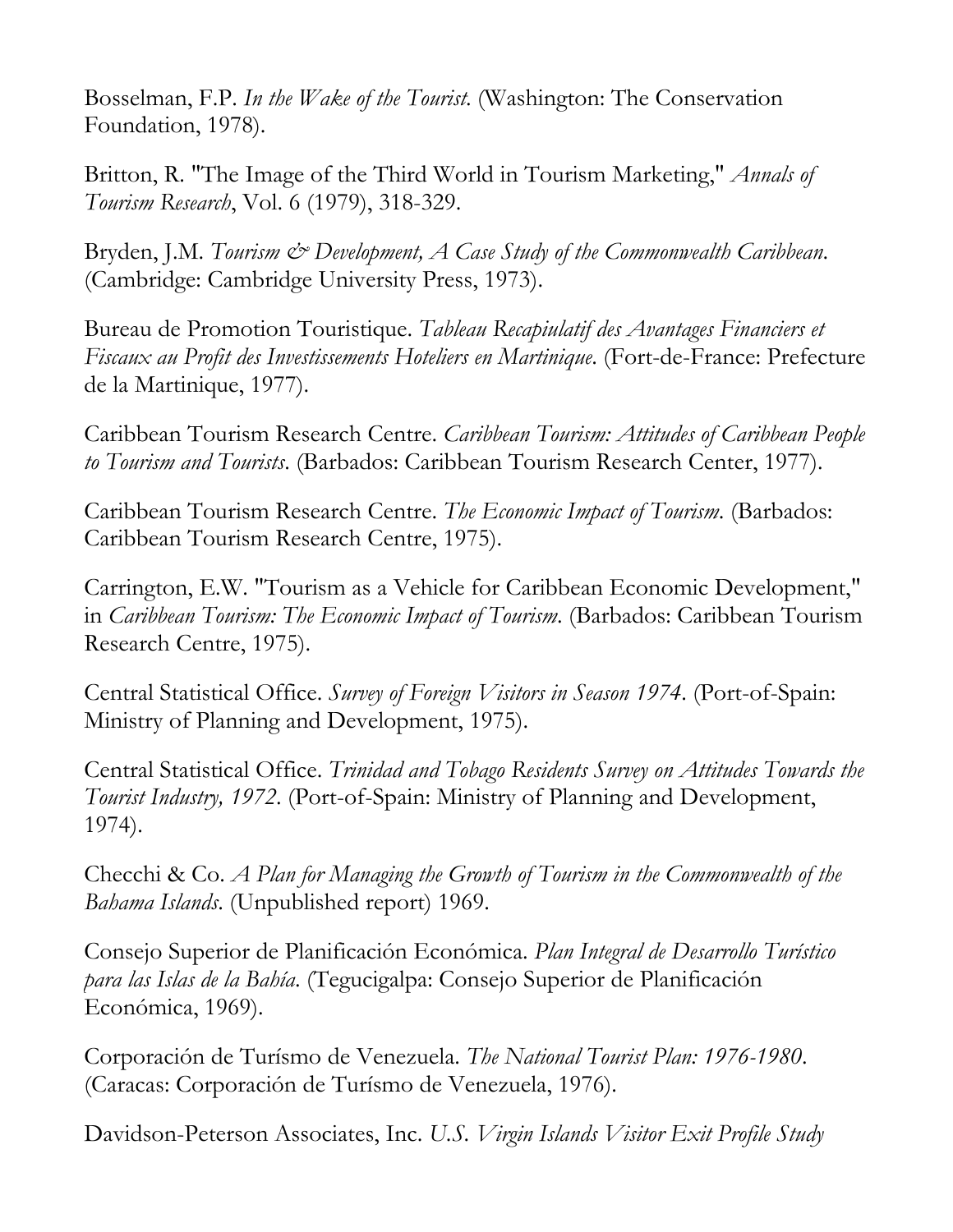*1976-1977*. (St. Thomas: Department of Commerce, 1978).

Department of Sociology and Anthropology, Swansea University College. "Social Consequences of Tourism in St. Vincent." (Unpublished paper, 1975).

Department of Sociology and Anthropology, Swansea University College. "Social Consequences of Tourism in St. Vincent." (Unpublished paper, 1975).

Dirección Nacional de Turísmo. *Plan de Fomento Turistico, Periodo 1973-1977*. (Quito: Ministerio de Industrias, Comercio e Integración, 1974).

Doxey, G.V. "A Causation Theory of Visitor-Resident Irritants: Methodology and Research Inferences," in *Impact of Tourism: Sixth Annual Conference Proceedings*. (Salt Lake City: The Travel Research Association, 1976), 195-198.

Empresa Colombiana de Turismo. *Plan Nacional de Desarrollo Turístico, "Zonificación"*. (Bogotá: Programa de Obras y Servicios de la Red Nacional de Carreteras, 1968).

Engel D., and E. Bernardo-Brea. *Peru, National Tourism Study*. (Paris: UNESCO, 1967).

Farrell, B.H. *The Social and Economic Impact of Tourism on Pacific Communities*. (Santa Cruz: University of California, 1977).

Hiller, H.L "Escapism, Penetration, and Response: Industrial Tourism and the Caribbean," *Caribbean Studies*, Vol. 16 (1976), 92-116.

Hills, T.L, and J. Lundgren. "The Impact of Tourism in the Caribbean: A Methodological Study." *Annals of Tourism Research*, Vol. 4 (1977), 248-267.

Hyma, B., A. Ojo, and G. Wall. "Tourism in Tropical Africa: A Review and Research Agenda," *Annals of Tourism Research*, Vol. 7 (Forthcoming, 1980).

Hyma, B., and G. Wall. "Tourism in a Developing Area: The Case of Tamil Nadu, India," *Annals of Tourism Research*, Vol. 6 (1979), 338-350.

Inter-American Development Bank. *Guía para la Formulación de Solicitudes de Prestamos-Turísmo Credito Global a Instituciones Financieras de Desarollo*. (Washington: Departmento de Analisis de Proyectos, 1978).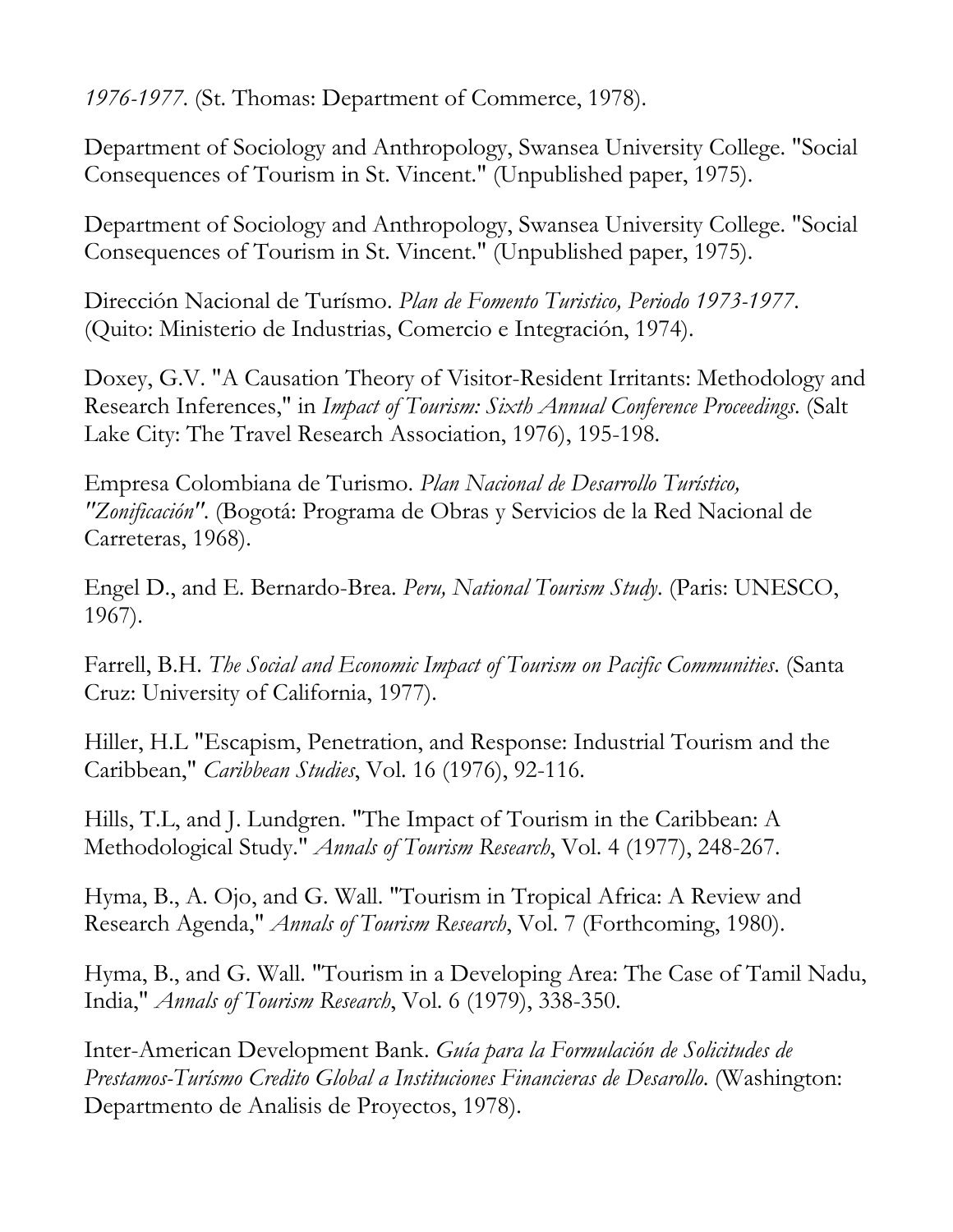Instituto Boliviano de Turísmo. *Plan Enunciativo de las Posibilidades del Desarrollo Turístico de Bolivia*. (La Paz: Instituto Boliviano de Turísmo, 1974).

Instituto Costarricense de Turismo. *La Oferta y la Demanda Turistica en Costa Rica*. (San José: Instituto Costarricense de Turísmo, 1976).

Jamaica Tourist Board. *A Survey of the Attitudes of Jamaicans to Tourists and Tourism*. (Kingston: Jamaica Tourist Board, 1974).

Jefferson, O. "Some Economic Aspects of Tourism," in *Caribbean Tourism: The Economic Impact of Tourism*. (Barbados: Caribbean Tourism Research Center, 1975), 53-69.

Jones, H. "Tourism and Development: Recent Barbados Experiences," *Town and Country Planning*, Vol. 44 (1976), 351-355.

Kastarlark, B. *Tourism and Its Development Potential in St. Lucia*. (St. Lucia: St. Lucia Tourist Board, 1977).

Krause, W. and G.D. Jud. *International Tourism and Latin American Development*. (Austin: The University of Texas, 1973).

Langenbuch, J.R. "Os Municipios Turísticos do Estado de Sâo Paulo: Determinacâo e Caracterizacâo Geral," *Geografía*, Vol. 2 (1977), 1-50.

Lundberg, D.E. "Caribbean Tourism: Part II, Social and Racial Tensions," *The Cornell Hotel and Restaurant Administration Quarterly*, Vol. 15 (1971), 86-93.

McKenzie, H. *Attitudes of U.S. Virgin Islanders Towards Tourists and Tourism*. (St. Augustine: University of the West Indies, 1976).

Meats, A., G. Cullen, and E. Ellis. *Tourism Development Program of Northwest Argentina, A Townscape Study of Villages in Northwest Region*. (Washington: Organization of American States, 1974).

Menezes, I.A., et al. *Appraisal of the Puerto Plata Tourism Project, Dominican Republic*. (Washington: International Bank for Reconstruction and Development, 1974).

Mings, R.C. *A Bibliography of the Tourist Industry in Latin America*. (Washington: Pan American Institute of Geography and History, 1971).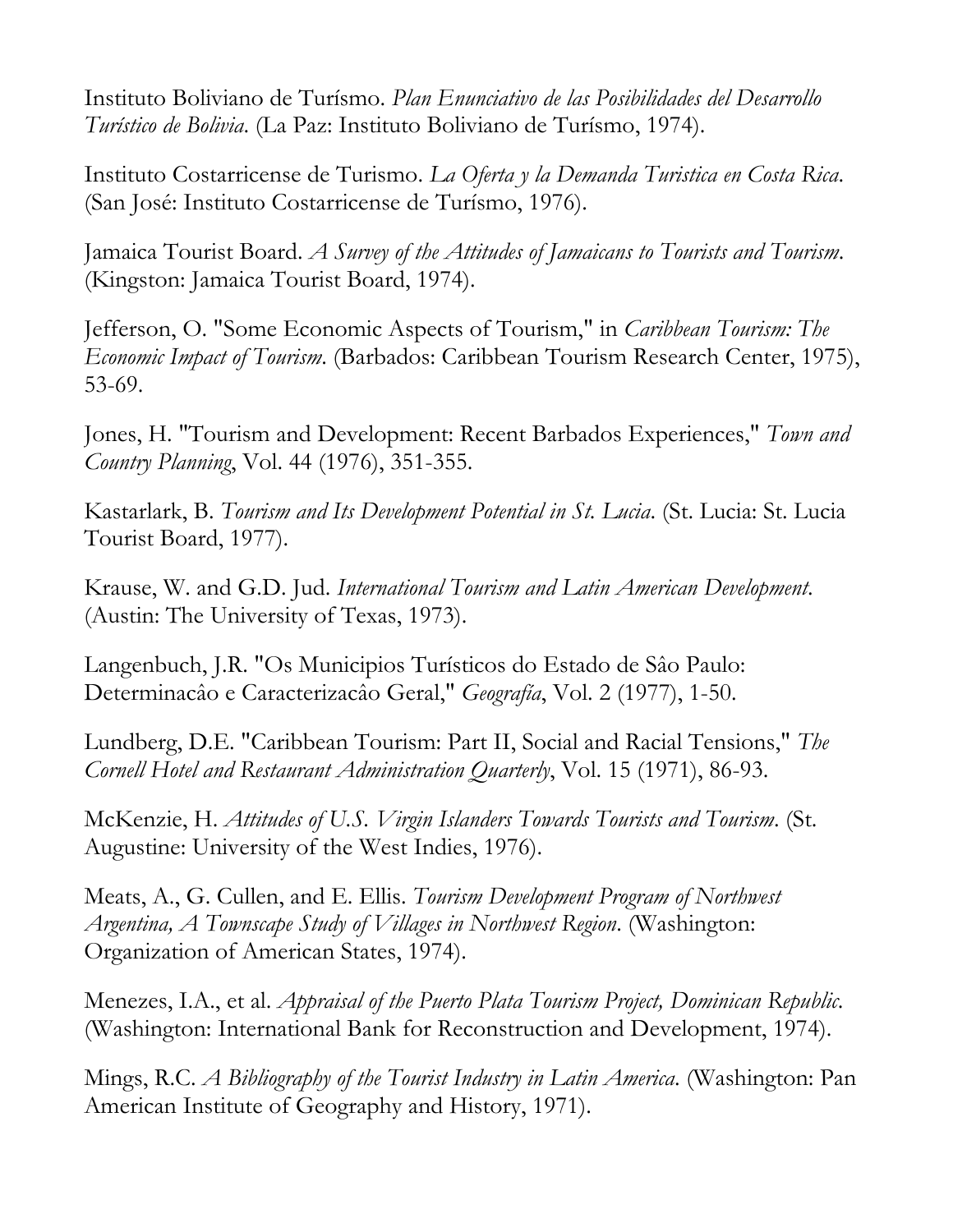Mings, R.C. *The Tourist Industry in Latin America: A Bibliography for Planning and Research*. (Monticello: Council of Planning Librarians, 1974).

Organization of American States. *Desarrollo Turístico de Costa Rica, Lineamientos para el Plan Nacional de Desarrollo Turístico*. (Washington: Organization of American States, 1974).

Organization of American States. *Desarrollo Turístico de Guatemala, Lineaminentos para el Plan Nacional de Desarrollo Turístico*. (Washington: Organization of American States, 1975).

Organization of American States. *Desarrollo Turístico de Paraguay, Lineamientos para una Estrategia de Desarrollo Turístico*. (Washington: Organization of American States, 1975).

Organization of American States. *Desarrollo Turístico del Uruguay, Lineamientos para una Estrategia (Tomo 11) Desarrollo Turistico Estrategia (Tomo 11)*. (Washington: Organization of American States, 1978).

Organization of American States. *Desarrollo del Turísmo en la República Dominicana Evaluación de Posibilidades: Problemas y Recomendaciones*. (Washington: Organization of American States, 1974).

Organization of American States. *Developpement du torisme en Haiti: Grandes Lignes d'un Plan National de Developpement Touristique, et Aspects Institutionnels*. (Washington: Organization of American States, 1973).

Organization of American States. *Estudio de Identificación de Proyectos Específicos para la II Etapa del Plan COPESCO (Peru) Plan de Desarrollo Turístico*. (Washington: Organization of American States, 1977).

Organization of American States. *Estudio para el Fomento del Turísmo Interno de la Republica de Panamá*. (Washington: Organization of American States, 1974).

Organization of American States. *Grenada Tourism Development Plan*. (Washington: Organization of American States, 1978).

Organization of American States. *Inventory of Tourism Training Programs and Allied Disciplines Offered in South America, The Caribbean, The U.S.A. and Non-Member States of the Organization of American States*. (Washington: Organization of American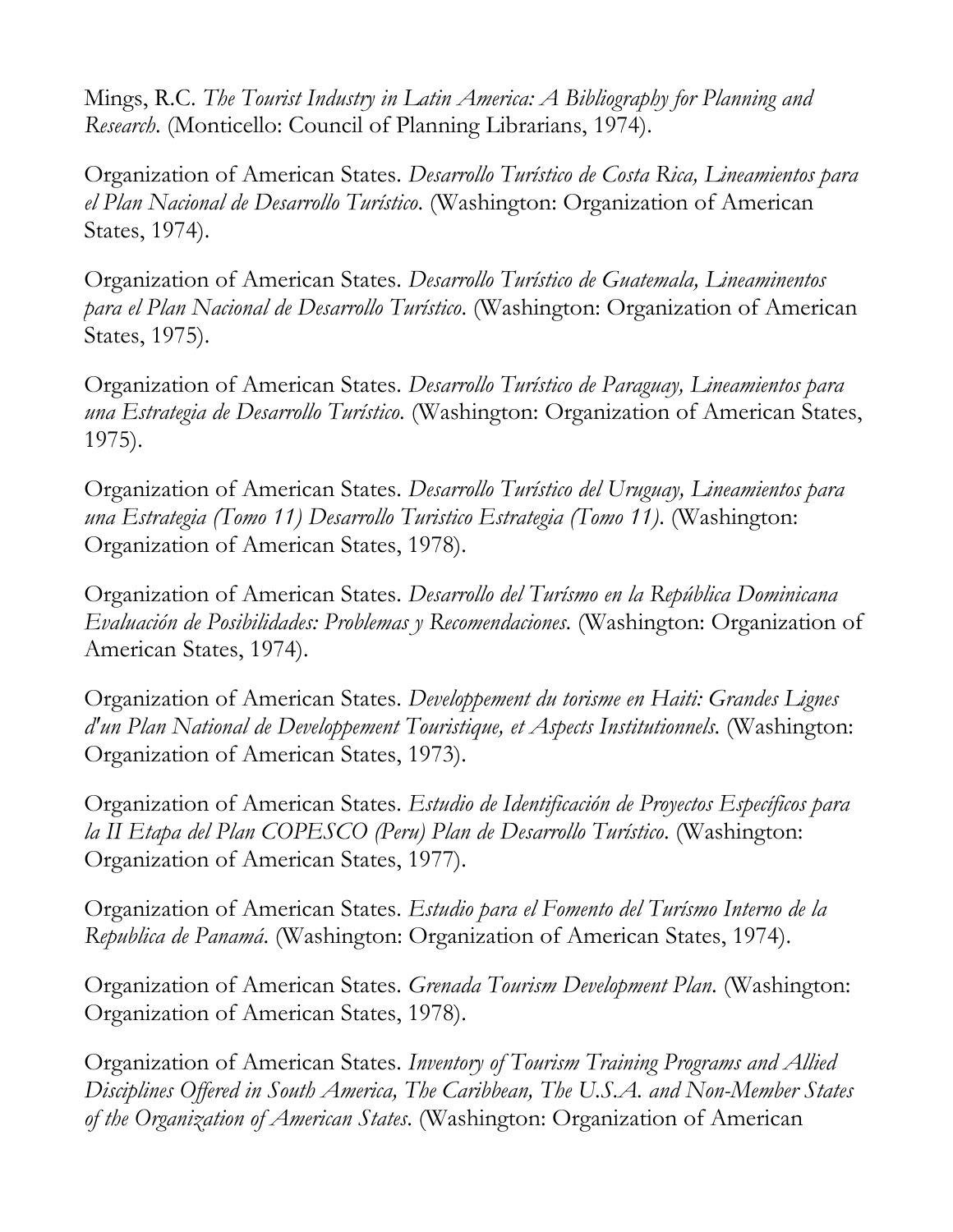States, 1974).

Organization of American States. *Plan de Desarrollo Turístico Patagonia*. (Washington: Organization of American States, 1978).

Organization of American States. *Primer Seminario Interamericano sobre Planificación del Desarrollo Turístico, Mexico*. (Washington: Organization of American States, 1976).

Organization of American States. *Programa Nacional de Desarrollo Turístico para El Salvador, San Salvador*. (Washington: Organization of American States, 1975).

Pantano, E. *El Turísmo en los Paises del Grupo Andino, Bases para un Programa de Desarrollo e Integración Turística*. (Washington: Organization of American States, 1974).

Papson, S. "Tourism: World's Biggest Industry in the Twenty-First Century," *Futurist*, Vol. 13 (1979), 249-257.

Pena, D.H. *Analise de Demanda Turística, Organizacâo Bandeirante de Tecnología e Cultura, 2 Parte*. (Rio de Janeiro: Editoria Rio, 1974).

Perez, L.A. "Aspects of Underdevelopment: Tourism in the West Indies," *Science and Society*, Vol. 37 (1973-74), 473-480.

Perez, L.A. *Underdevelopment and Dependency: Tourism in the West Indies*. (El Paso: University of Texas at El Paso, 1975).

Pollard, H.J. "Antigua, West Indies: An Example of the Operation of the Multiplier Process Arising from Tourism," *Revue de Tourisme*, Vol. 31 (1967a), 30- 34.

Pollard, H.J. "Tourism: The Growth Industry in the Caribbean," *Geography*, Vol. 61 (1967b), 102-107.

Powers, T.A. *Appraising International Tourism Projects*. (Washington: Inter-American Development Bank, 1974).

Ramsaran, R. "Caribbean Tourism: Profit and Performance Through 1980: A Review," *Tourism, A Journal of Caribbean Affairs*, Vol. 2 (1976), 1-7.

Relph, E. *Place and Placelessness*. (London: Pion Ltd., 1976).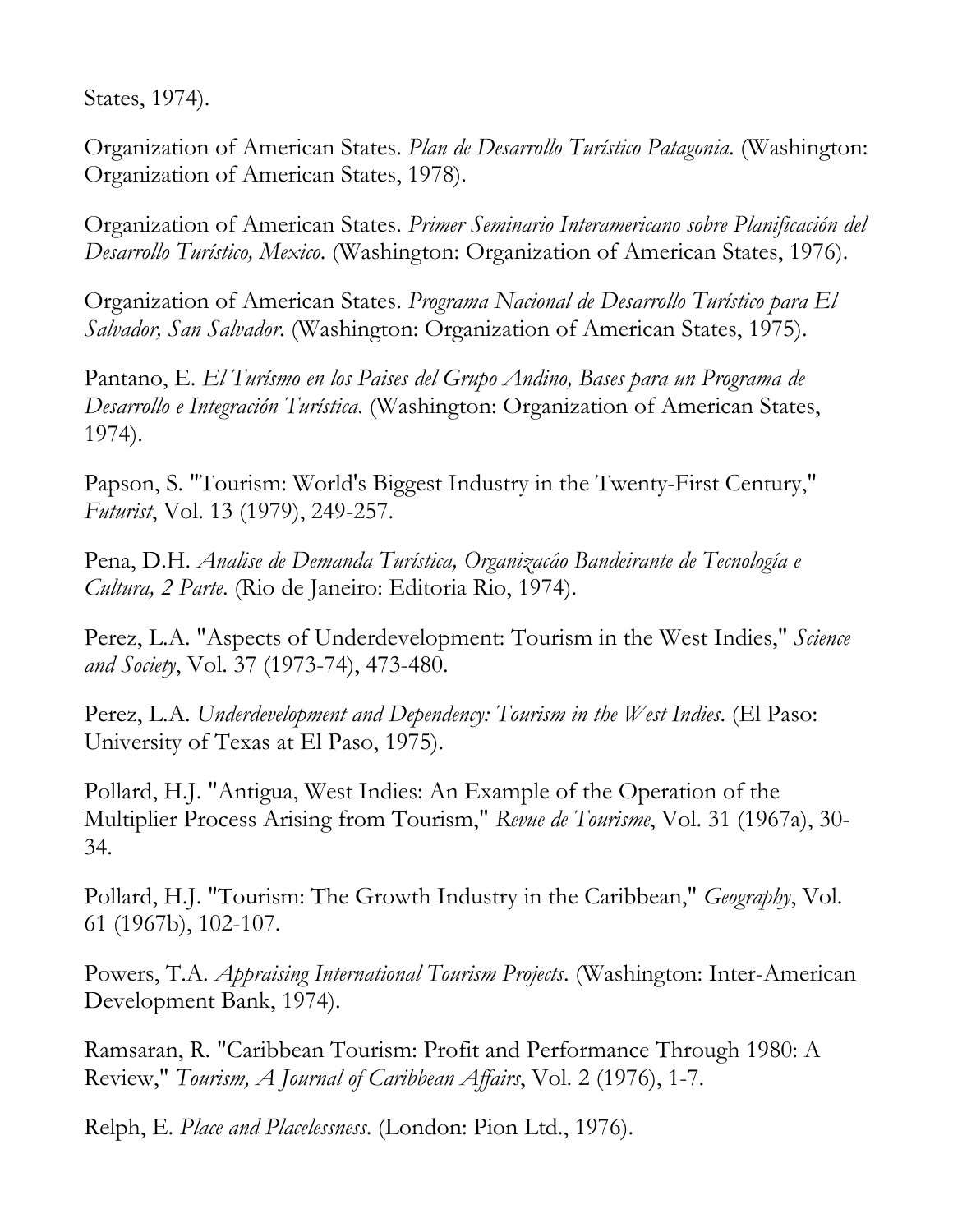Reynoso y Valle, A. (ed.) *Social Impacts of a Tourism Project in Ixtapa-Zihuatanejo, Mexico*. (Washington: United Nations lnternational Bank for Reconstruction and Development, 1977). Proceedings of a Seminar on the Social and Cultural Impacts of Tourism.

Riegert, T.J. *Methods for Tourism Project Pre-Investment Studies*. (Washington: Organization of American States, 1978). Research and Bibliography Series.

Rosenblum, I. "Oil spill and Tourism: Boca Grande, Colombia," *Revue de Tourisme*, Vol. 32 (1977), 25-26.

School of Hotel Administration. "Barbados Encourages Local Tourism Investment," *The Cornell Hotel and Restaurant Administration Quarterly*, Vol. 17 (1976), 14-17.

Servicio Nacional de Turísmo. *Plan Nacional de Desarrollo Turístico*. (Santiago: Ministerio de Economía y Fomento y Reconstrucción, 1976).

Sethna, R.J. *Caribbean Tourism: Attitudes of Caribbean People to Tourism and Tourists*. (Barbados: Caribbean Tourism Research Centre, 1976).

Shankland Cox and Associates. *Turks and Caicos Islands-Out-line Development Plan*. (Unpublished report, 1971).

Smith, V., (ed.) *Hosts and Guests*. (Philadelphia: The University of Pennsylvania, 1977).

St. Lucia Office of the Premier. *St. Lucia-5 Year Development Plan 1966-70*. (St. Lucia: Development and Planning and Statistical Division, 1966).

Thomas, W.L. "Progressive Rather than Centralized Tourism: A Recommendation for Improving International Tourism in the Philippines," *Philippine Geographical Journal*, Vol. 22 (1978), 55-82.

Timothy, S.S. *Caribbean Tourism: Profits and Performance Through 1980*. (Barbados: Caribbean Tourism Research Centre, 1976).

Towle, E.L., W. Browness, and W. Rainey. "Preliminary Environmental Evaluation of the Mangrove Lagoon," *Revue de Tourisme*, Vol. 30 (1975), 91-97.